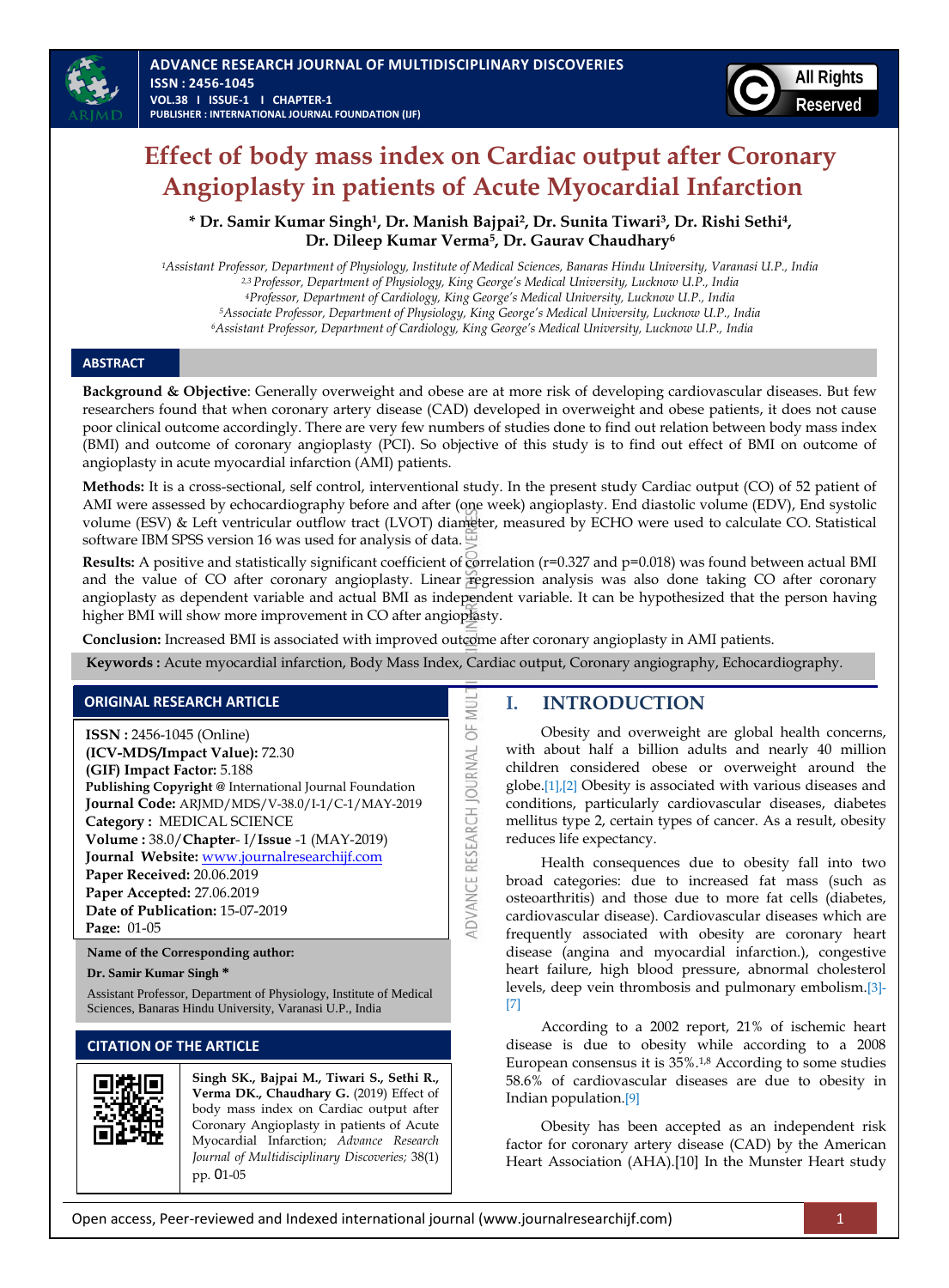#### ADVANCE RESEARCH JOURNAL OF MULTIDISCIPLINARY DISCOVERIES **ISSN : 2456-1045 (ONLINE)**

(PROCAM), there was a positive correlation between high BMI and other cardiovascular risk factors.[\[11\]](#page-3-6)

However, findings of recent studies in this regard were opposite to those of previous studies. According to their findings, obesity had a protective effect on the progression of CAD, which is known as the "obesity paradox"- a controversial finding that obese patients with coronary artery disease (CAD) have improved outcomes following myocardial infarction (MI) or percutaneous coronary intervention (PCI), in comparison to normal weight patient. [\[12\]](#page-3-7)[-\[14\]](#page-3-8) So it can be said that, the implications of increasing weight burdens in such patients in the setting of coronary revascularization should be adequately studied.

## **II. MATERIAL & METHODS**

This study was a cross-sectional, self control, interventional study, performed between July 2012 and August 2013 after obtaining approval from the institutional review board of KGMU, Lucknow and written, informed consent from the patients. The study was undertaken in 52 patients of acute myocardial infarction admitted to cardiology emergency of Gandhi Memorial & Associated Hospital, KGMU, Lucknow. Patients' mean age ± SD was  $57.9 \pm 10.7$  years (range 34–80) and all patients were male. Patients were admitted and their ejection fraction, end diastolic volume, end systolic volume and left ventricular outflow tract diameter determined stroke volume (SV) by echocardiography (ECHO) method. The CO has been obtained by multiplying SV by heart rate. Coronary angiography was done on all patients. Then patients underwent coronary angioplasty (PCI). After which CO were measured on day 7th of PCI. The CO obtained before and after PCI were analysed. Patients were divided into four groups according to their BMI; underweight (<18.5 kg/m2), normal BMI (18.5-22.9 kg/m2), overweight (23– 24.9 kg/m2) and obese ( $\geq$  25 kg/m2). Exclusion criteria were: Patients having cardiac conditions which affect stroke volume like anemia, valvular heart disease, myocarditis, cardiac tamponade, cardiac metabolic derangements, endocrinal disorders like thyroid dysfunction, arterio-venous fistula (shunt), vitamin deficiency like vitamin B<sub>1</sub> deficiency, pericardial effusion.

**DISCOVER** 

**ISCIPLINARY** 

₹ ö  $\overline{A}$ RN  $\overline{\circ}$ 

RESEARCH

ADVANCE

Statistical software SPSS version 16 was used for analysis of data. A "p" value of less than 0.05 was considered to be statistically significant.

# **III. RESULTS**

A total of 52 subjects were enrolled and data from all the 52 patients were used for analysis. 34-80 years male patients were included in this study. The measurements of cardiac outputs of patients were done by ECHO within 6-8 hours of diagnosis of acute MI and on 7th day after coronary angioplasty.

|    | S. No.   BMI Category | Name        | BMI Range (kg/m2) Frequency |    |
|----|-----------------------|-------------|-----------------------------|----|
|    |                       | Underweight | < 18.5                      |    |
|    |                       | Normal BMI  | 18.5-22.9                   | 15 |
| 3. |                       | Overweight  | 23-24.9                     | 14 |
| x. |                       | Obese       | $\geq 25$                   | 19 |
|    | 52                    |             |                             |    |



**Chart-1: Bar diagram showing BMI category of Patients:**

**Table 2: Comparison of Cardiac Output before and after Angioplasty.**

|                  |   | Post CO |           | Pre CO |                             | <b>Change</b> |           |
|------------------|---|---------|-----------|--------|-----------------------------|---------------|-----------|
|                  | N | Mean    | <b>SD</b> | Mean   | $\overline{\phantom{a}}$ SD | Mean          | <b>SD</b> |
| $CO (Lt/min)$ 52 |   | 5.09    | 1.17      | 3.74   | 1.43                        | 1.35          | 1.74      |

Table shows that cardiac output after coronary angioplasty improved (5.09±1.17) in comparison to cardiac output before angioplasty (3.74±1.43).

### **Chart-2: Bar diagram for 04 underweight patients showing Pre-CO, Post-CO and BMI:**



This diagram indicates that underweight show inconsistent improvement after PCI. Out of four patients, two of them showed decrease in CO after the procedure.

#### **Chart-3: Bar diagram for 15 normal weight patients showing Pre-CO, Post-CO and BMI:**



The diagram shows that patients with normal BMI improved after PCI. All of these patients showed increased CO after intervention.

Open access, Peer-reviewed and Indexed international journal (www.journalresearchijf.com) 2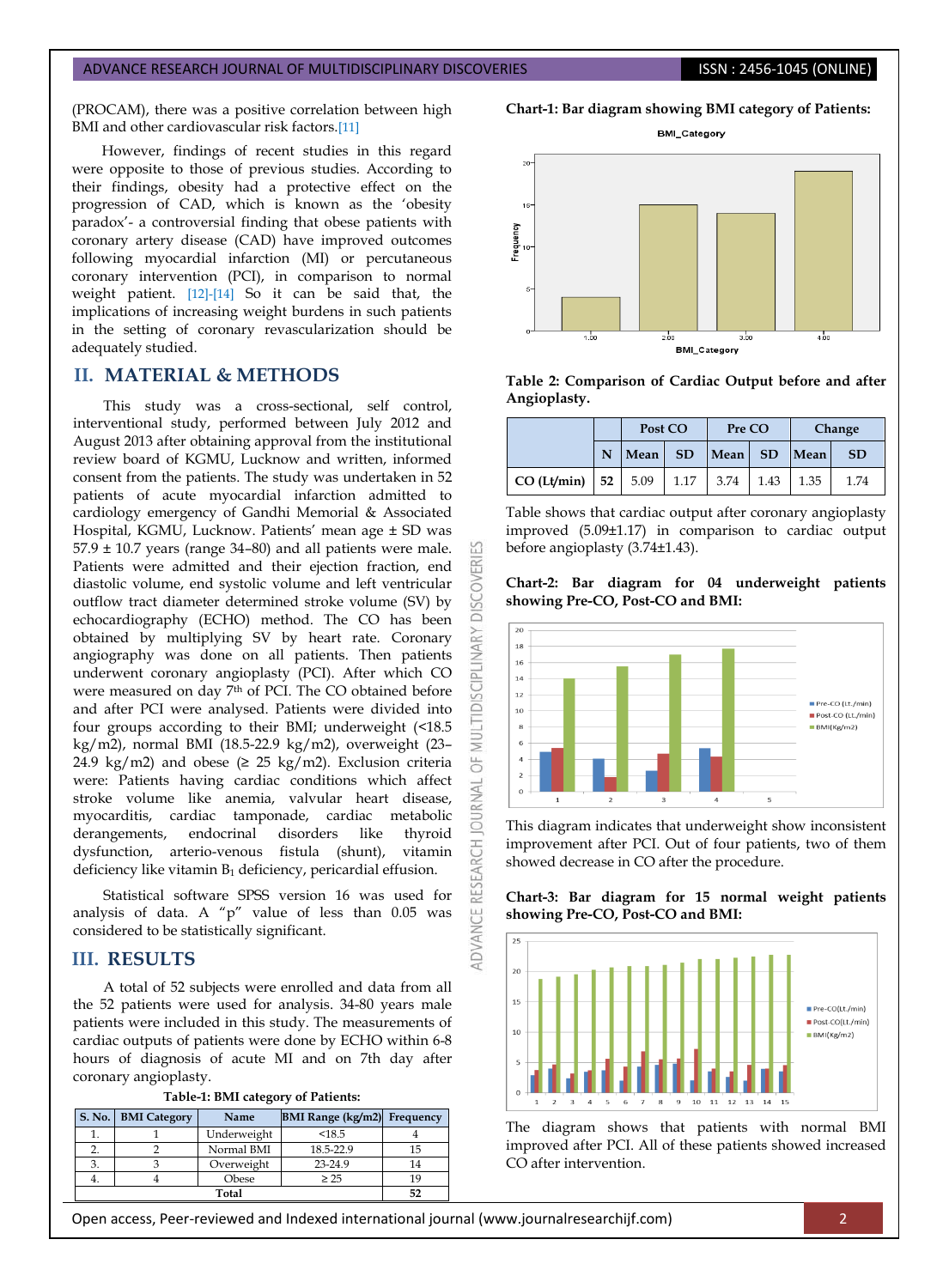**Chart-4: Bar diagram for 14 overweight patients showing Pre-CO, Post-CO and BMI:**



In case of overweight patients most of them showed improved CO after PCI. Only two cases showed decreased CO after PCI.

**Chart-5: Bar diagram for 19 obese patients showing Pre-CO, Post-CO and BMI:**



In case of Obese, most of them showed improvement after intervention. Only two showed decreased CO after intervention.

**Table 3: Correlation and statistical significance between BMI and Pre- Post CO**

|          |                        | <b>BMI</b> | Pre-CO | Post-CO  |
|----------|------------------------|------------|--------|----------|
| BMI      | Pearson<br>Correlation |            | 0.133  | $0.327*$ |
|          | Sig. (2-tailed)        |            | 0.346  | 0.018    |
| $Pre-CO$ | Pearson<br>Correlation | 0.133      | 1      | 0.109    |
|          | Sig. (2-tailed)        | 0.346      |        | 0.440    |
| Post-CO  | Pearson<br>Correlation | $0.327*$   | 0.109  |          |
|          | Sig. (2-tailed)        | 0.018      | 0.440  |          |

*\*. Correlation is significant at the 0.05 level (2-tailed).*

Karl-Pearson coefficient of correlation was determined between BMI and Pre-CO and Post-CO to measure the strength of linear relationship. And further it was tested for its statistical significance.

The correlation was found significant only between BMI and Post CO. (r=0.327, p=0.018). The positive correlation shows that the patient with high BMI score will have higher post CO value. This shows that the patients having higher BMI will show more improvement in CO after angioplasty.

Simple Linear regression was also done taking CO after coronary angioplasty as dependent variable and actual BMI as independent variable. The regression coefficient β of post CO on BMI was 0.095 (p=0.018). The regression equation is given as below:

#### **Post CO = 2.810 + 0.095×BMI.**

## **IV. DISCUSSION**

53

**DISCOVERI** 

MULTIDISCIPLINARY

OF<sub>1</sub>

DVANCE RESEARCH JOURNAL

The results of present study revealed a linear relationship between BMI categories and CO after PCI in AMI patients. The overweight and obese showed more improvement after revascularization in comparison to those who were normal weight and underweight. Although it was an established fact that increasing BMI has adverse effect on cardiovascular physiology, obese and overweight showed more improvement after PCI. The so-called obesity paradox has been reported by many researchers.[\[15\]](#page-3-9)[-\[19\]](#page-3-10) In a meta-analysis it was reported that underweight is associated with more risk of mortality in comparison to overweight and obese among patients who underwent PCI. [\[19\]](#page-3-10)

Few researchers tried to find out explanation for this paradox and explored that most of the time obese and overweight patients present earlier as well as they receive more intense treatment. [\[20\]-](#page-4-0)[\[22\]](#page-4-1) Some authors reported a limitation of BMI that BMI is not able to differentiate body fat from lean body mass. [\[23\]](#page-4-2), [\[24\]](#page-4-3)

Consistent with previous study, the results of this study also find the so-called obesity paradox between BMI and CO after PCI. The exact mechanism for this obesity paradox is not clear. There are some hypotheses which tried to explain some issues in this field. Malnutrition/inflammation complex syndrome (MICS) hypothesis believed that in heart failure (HF) patients, cardiac cachexia is an independent risk factor of mortality.[\[25\]](#page-4-4) In cardiac cachexia patient tumor necrosis factor level increases and also hypoalbuminemia is seen.[\[26\]](#page-4-5) In presence of hypoalbuminemia, cytokine either contributes to protein energy malnutrition (PEM) or independently lead to cachexia and PEM. This leads to increased mortality in HF patients.[\[27\]](#page-4-6)

According to the endotoxin-lipid hypothesis adverse effect of endotoxins are neutralized by circulating lipids. High level of cholesterol and lipids effectively remove endotoxins from circulation by binding to them and prevent inflammatory response.[\[27\]](#page-4-6) Some authors explained that HF is a catabolic state so the obese patients have favourable prognosis because of having more metabolic reserve.[\[28\]](#page-4-7)[,\[29\]](#page-4-8) According to studies on neurohormonal effect on outcome of HF patients, circulating natriuretic peptides level is reduced in obese and overweight so the obese patients become symptomatic at an earlier stage.[\[30\]](#page-4-9)[-\[32\]](#page-4-10)

In conclusion, the present study demonstrated that overweight and obese AMI patients show more improvement after coronary angioplasty. Our findings showed the association between BMI and prognosis in AMI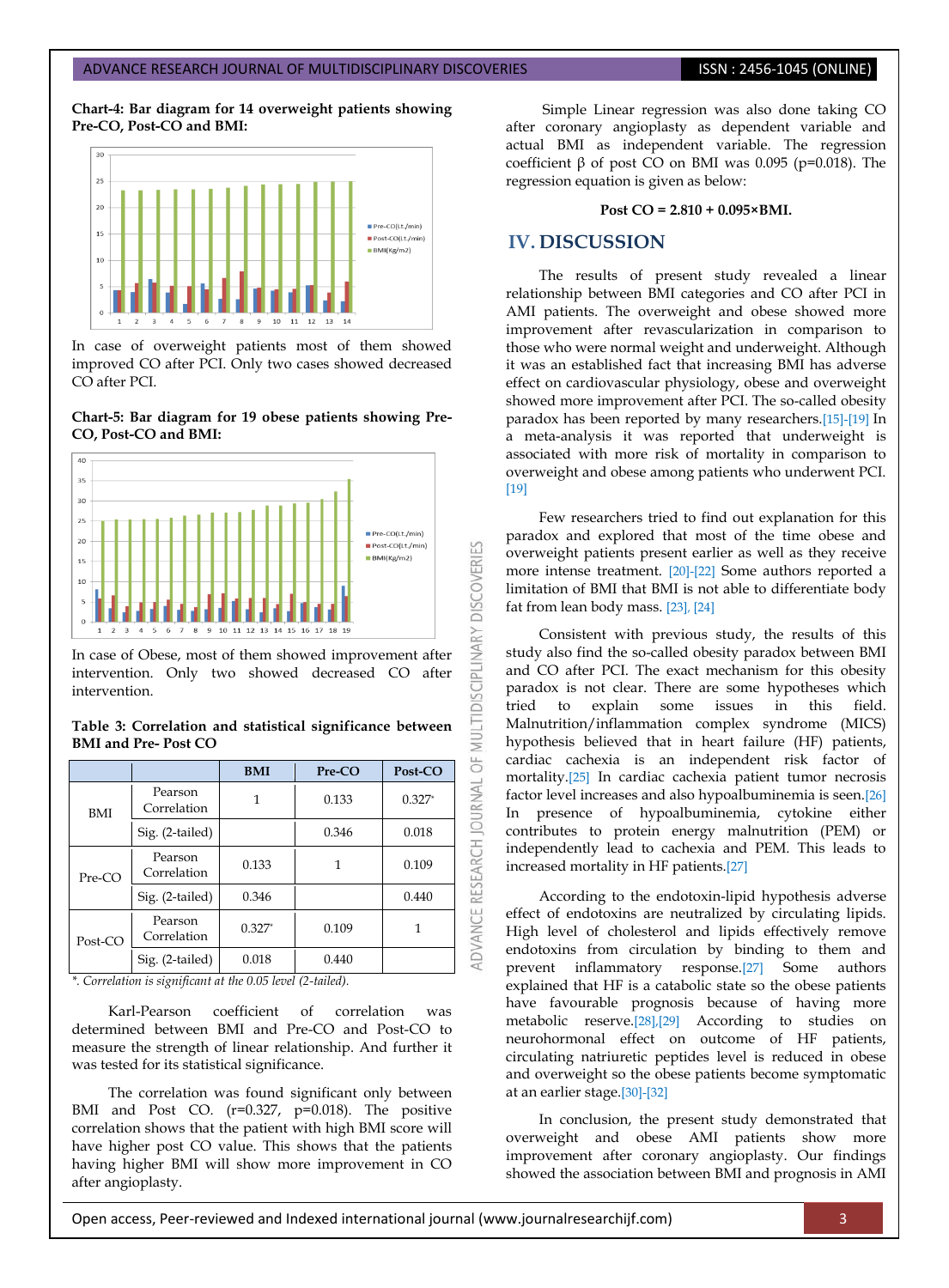#### ADVANCE RESEARCH JOURNAL OF MULTIDISCIPLINARY DISCOVERIES **ISSN : 2456-1045 (ONLINE)**

patients and indicate the need for a better understanding of the role of body weight in such patients.

# **V. ACKNOWLEDGEMENT**

 We are thankful to the patients and the technical staff of Department of Physiology & Department of Cardiology of KGMU for their cooperation and providing full support during this study. I also like to thank to Dr. Girish Singh, Division of Biostatistics, Department of Community Medicine, IMS, BHU, Varanasi for their support in statistical analysis of the data.

# **VI. CONFLICTS OF INTEREST**

There are no potential conflicts of interest.

## **VII. REFERENCES**

- <span id="page-3-0"></span>[1] **Obesity and overweight.** World Health Organization. (Fact sheet. October 2017).
- <span id="page-3-1"></span>[2] **WHO.** Population-Based Prevention Strategies for Childhood Obesity. Report of the World Health Organization Forum and Technical Meeting 2009.

**DISCOVERI** 

MULTIDISCIPLINARY

5F

**JOURNAL** 

RESEARCH

ADVANCE

- <span id="page-3-2"></span>[3] **Corona G, Bianchini S, Sforza A, et al.** Hypogonadism as a possible link between metabolic diseases and erectile dysfunction in aging men. Hormones (Athens). October 2015; 14 (4): 569– 578.
- [4] **Paul Poirier, Thomas D. Giles, George A. Bray, et al.** and Cardiovascular Pathophysiology, Evaluation, and Effect of Weight Loss. Arteriosclerosis, Thrombosis, and Vascular Biology. 2006; 26:968-976.
- [5] **Yusuf S, Hawken S, Ounpuu S, et al.** Effect of potentially modifiable risk factors associated with myocardial infarction in 52 countries (the INTERHEART study): case-control study. Lancet 2004 Sep 11-17; 364(9438):937-52.
- [6] **Giovanni Corona, Giulia Rastrelli, Sandra Filippi, et al.** Erectile dysfunction and central obesity: an Italian perspective. Asian Journal of Andrology 2014; 16, 581–591.
- <span id="page-3-3"></span>[7] **Kanchan Chitaley, Varant Kupelian, Leslee Subak, et al.** Diabetes, Obesity and Erectile Dysfunction: Field Overview and Research Priorities. [J Urol. 2009](https://www.ncbi.nlm.nih.gov/entrez/eutils/elink.fcgi?dbfrom=pubmed&retmode=ref&cmd=prlinks&id=19846136)  [Dec; 182\(6 Suppl\): S45](https://www.ncbi.nlm.nih.gov/entrez/eutils/elink.fcgi?dbfrom=pubmed&retmode=ref&cmd=prlinks&id=19846136)–S50.
- [8] **Tsigos C. · Hainer V. · Basdevant A, et al.** Management of Obesity in Adults: European Clinical Practice Guidelines. Obes Facts 2008; 1:106–116.
- <span id="page-3-4"></span>[9] **Sharma M, Mahna R.** Obesity, Metabolic Syndrome and Physical Activity in Indian Adults. J Metabolic Synd 2012; 1: 114.
- <span id="page-3-5"></span>[10] **Eckel RH.** Obesity and heart disease: a statement for healthcare professionals from the nutrition committee, American Heart Association. Circulation 1997; 96: 3248–3250.
- <span id="page-3-6"></span>[11] **Schulte H, Cullen P, Assmann G.** Obesity, mortality and cardiovascular disease in the Munster Heart Study (PROCAM). Atherosclerosis 1999; 144: 199–209.
- <span id="page-3-7"></span>[12] **A. Romero-Corral, V.M. Montori, V.K. Somers, et al.,** Association of bodyweight with total mortality and with cardiovascular events in coronary artery disease: a systematic review of cohort studies, Lancet 2006; 368; 666–678.
- [13] **L. Mehta,W. Devlin, P.A.McCullough, et al.,** Impact of body mass index on outcomes after percutaneous coronary intervention in patients with acute myocardial infarction, Am. J. Cardiol. 2007; 99; 906–910.
- <span id="page-3-8"></span>[14] **M. Schmiegelow, C. Torp-Pedersen, G.H. Gislason, et al.,** Relation of body mass index to risk of stent thrombosis after percutaneous coronary intervention, Am. J. Cardiol. 2012; 110; 1592–1597.
- <span id="page-3-9"></span>[15] **Romero-Corral A, Montori VM, Somers VK, et al.** Association of body weight with total mortality and with cardiovascular events in coronary artery disease: a systematic review of cohort studies. Lancet 2006; 368:666-78.
- [16] **Gruberg L, Weissman NJ, Waksman R, et al.** The impact of obesity on the short-term and long-term outcomes after percutaneous coronary intervention: the obesity paradox? J Am Coll Cardiol 2002; 39:578- 84.
- [17] **Lancefield T, Clark DJ, Andrianopoulos N, et al.** Is there an obesity paradox after percutaneous coronary intervention in the contemporary era? An analysis from a multicenter Australian registry. JACC Cardiovasc Interv 2010; 3:660-8.
- [18] **Angerås O, Albertsson P, Karason K, et al.** Evidence for obesity paradox in patients with acute coronary syndromes: a report from the Swedish Coronary Angiography and Angioplasty Registry. Eur Heart J 2013; 34: 345-53.
- <span id="page-3-10"></span>[19] **Sharma A, Vallakati A, Einstein AJ, et al.** Relationship of body mass index with total mortality, cardiovascular mortality, and myocardial infarction after coronary revascularization: evidence from a meta-analysis. Mayo Clin Proc 2014; 89:1080- 100.